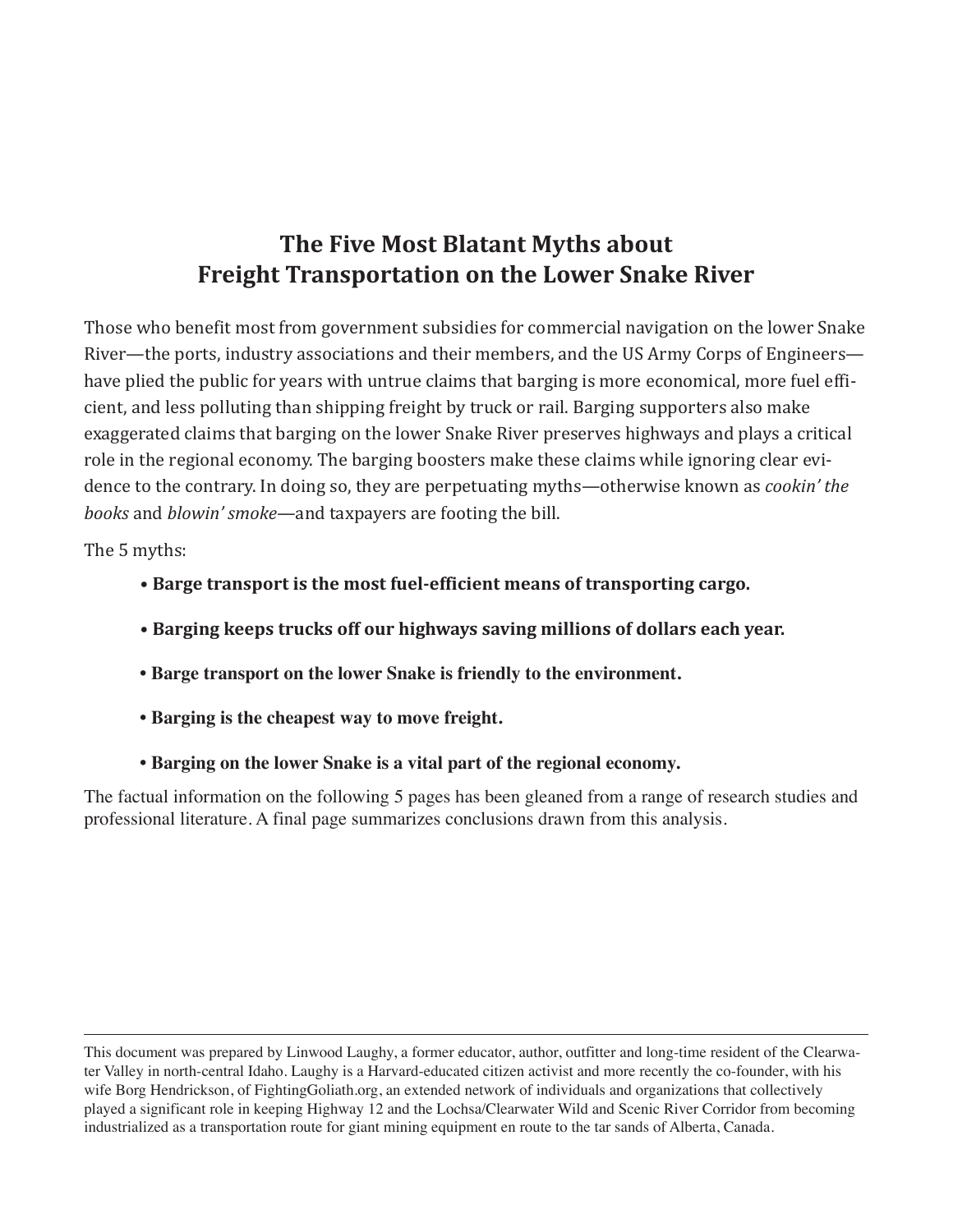

Northwest barging supporters consider this fuel-efficiency graph industry gospel. It appears on port and association websites, in grant applications, and is continually referenced for print media. Those who use this graph to represent energy savings of barge transport on the lower Snake River are either misinformed or intentionally misleading the public.

#### **Myth 1: Barge transport is the most fuel-efficient means of transporting cargo.**

- The ton-miles per gallon  $(tm/g)$  information in the above graph is extracted from a study by the Texas Transportation Institute (TTI) done for the National Waterways Foundation, whose officers and trustees are largely part of the barging industry. The graph uses old data from 2001-2005, even though TTI published updated results in a final report.<sup>1</sup> TTI's more complete and more current data set reveals a significant decrease in the perpetually claimed advantage of barge transport over rail.
- Several professional reviewers found the original TTI report and its followup flawed and the results misleading or of limited applicability.2 For example, the TTI study failed to address circuity; i.e., the more circuitous route rivers often run compared to roads and rail. Typical river circuity is 1.3 times rail or truck. When a correction in the TTI data is made for circuity, the tm/g become 474 for barge and 478 for rail. For a second example, the data in the TTI graph represent national averages. Net tm/g increase significantly as the number of barges in a tow increases. Tows on the Mississippi often range from 15-50 barges, while tows on the lower Snake only 1-4 barges.
- Most of the freight transport in the lower Snake River region is neither barge nor rail, but rather a combination: truck-barge or truck-rail. In a seminal article on freight transport fuel efficiency, Baumel notes that "net-tonmiles/gallon, when used alone, is frequently an *incomplete and misleading measure* for modal fuel efficiency comparisons. It is an accurate measure of comparative fuel efficiency only if the comparative mode shipments are from the same origin to the same destination, the same distance from the origin to the destination, and there are *no intermodal movements* in each shipment."3
- Grain is by far the most shipped commodity on the lower Snake, comprising 70% of all freight passing Lower Granite dam in 2011. Using regionally-derived energy coefficients rather than national averages, and BTUs as a measure of energy, Casavant and Ball reported that truck/rail is 24% more fuel efficient than truck/barge when analyzing the transport of wheat in eastern Washington. They concluded that the closure of commercial river navigation on the lower Snake River would save 12.1 billion BTUs of energy use each year.<sup>4</sup>
- 1. Texas Transportation Institute, "A Modal Comparison of Domestic Freight Transportation Effects on the General Public: 2001-2009," February, 2012
- 2. Institute for Agriculture & Trade Policy, "Myth: Barges Are the Most Fuel Efficient Mode of Transportation for Agriculture Commodities," 2002. See also Nicollet island Coalition, "Big Price, Little Benefit," February, 2010
- 3. Baumel, Phillip C., "Measuring Bulk Product Transportation Fuel Efficiency," Journal of Transportation Research Forum, Spring, 2011
- 4. Ball, Trent and Casavant, Ken, "Impacts of a Snake River Drawdown on Energy and Emissions Based on Regional Energy Coefficients," University of Washington Dept. of Civil Engineering and Washington State University Department of Agricultural Economics, 2001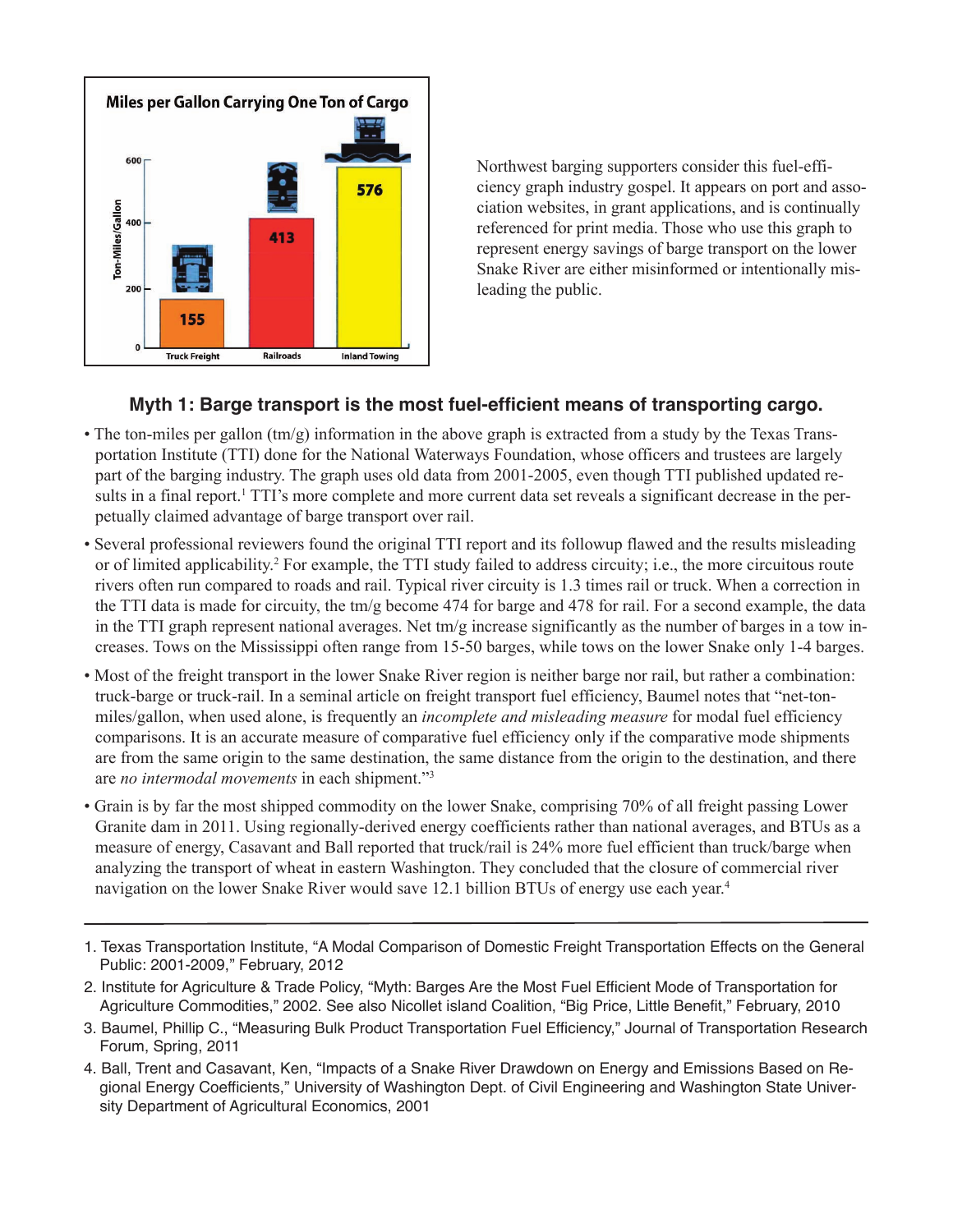

The chart at left is often used to imply barging is more efficient than other means of freight transport because of the volume of freight that can be hauled in a single load. However, the chart no longer accurately reflects the size of many of the rail cars in use today. More significantly, the data in this chart actually says nothing about freight transport cost or efficiency. Telling the public 4 quarts makes a gallon says nothing about the price of milk, nor for that matter, about the cost per ton of shipping grain by truck-barge rather than truck-rail.

### **Myth 2: Barges keep trucks off our highways—saving millions of dollars each year in energy consumption and road repairs.**

- Northwest River Partners (NWRP) frequently tells the public "Barging food and other products downstream keeps 700,000 trucks off our highways and helps keep our skies clean."1 They and other barging supporters often accompany such claims with the above USACE chart. Here, however, are the facts: 700,000 trucks would transport 18.20 million tons of cargo. Nearly all downstream freight passes through the Bonneville lock. In 2010, total downstream tonnage through Bonneville was 6.34 million tons.2 This cargo could be transported by 243,846 trucks, or 35% of the number claimed by NWRP—assuming all freight not transported by barge was trucked. However, if even half that freight were transported by rail, a very conservative estimate, the number of trucks "off our highways" would drop to 121,974, or just 17% of what NWRP continually claims.
- In a 2012 application for federal funds to extend its container dock, the Port of Lewiston claimed huge fuel savings as a project benefit based upon the Port's supposed removal of 14,026 trucks per year from highways by 2020 and 24,496 trucks by 2035.3 Between 2000-2011, container shipments at the port declined steadily, from 17,590 twentyfoot equivalent units (TEUs) to only 3,653 TEUs. All container freight in 2011 could have been hauled by just 2,730 trucks. To meet the port's claim of keeping 14,026 trucks off the highway in 2020, the Port would need a 500% increase in container traffic and the elimination of all container shipments by rail.
- According to the *Lewiston Morning Tribune*, in preparation for a planned 15-week river closure for lock repairs in 2010/2011 the Port of Lewiston stockpiled 300 containers for a container-rail operation. Indeed, a later article noted all cargo that left the Port of Lewiston during the river closure departed by rail.4
- Jessup, Ellis, and Casavant studied the impact on rail and trucking from a possible permanent closure of commercial navigation on the lower Snake River.5 They found the number of ton-miles of grain transported by rail from central and eastern Washington under this circumstance would increase by 93.5%, while truck ton-miles would increase by only 15.5%.
- Agricultural products comprise most of the freight on the lower Snake. In 2011, for example, 99% of outbound traffic from the Port of Lewiston was agricultural, mostly wheat, while grain made up 70% of the traffic passing through the Lower Granite lock. Washington State Department of Transportation's Grain Train Program actually does remove trucks from roadways. Unlike the Port of Lewiston, it is also "a *financially self-supporting* freight transportation program...."6
- 1. *Northwest Hydropower and Columbia Basin River Benefits—Fast Facts 2013-14, www.nwriverpartners.org*
- 2. United States Army Corps of Engineers Waterborne Commerce Statistics Center, 2011
- 3. Port of Lewiston, *TIGER IV Grant Application*, *Attachment E: Benefit/Cost Analysis,* 2012
- 4. "Port of Lewiston Prepares for Railroad Traffic," *Lewiston Morning Tribune*, November 10, 2010; See also "River Users Play Catch-up," *Lewiston Morning Tribune*, April 3, 2011
- 5. Jessup, Eric, Ellis, John, and Casavant, Kenneth, "A GIS Commodity Flow Model for Transportation Policy Analysis: A Case Study of the Impact of Snake River Drawdown," May 1997
- 6. FreightRail Program, Washington State Transportation Commission, Feb. 22, 2012, p. 24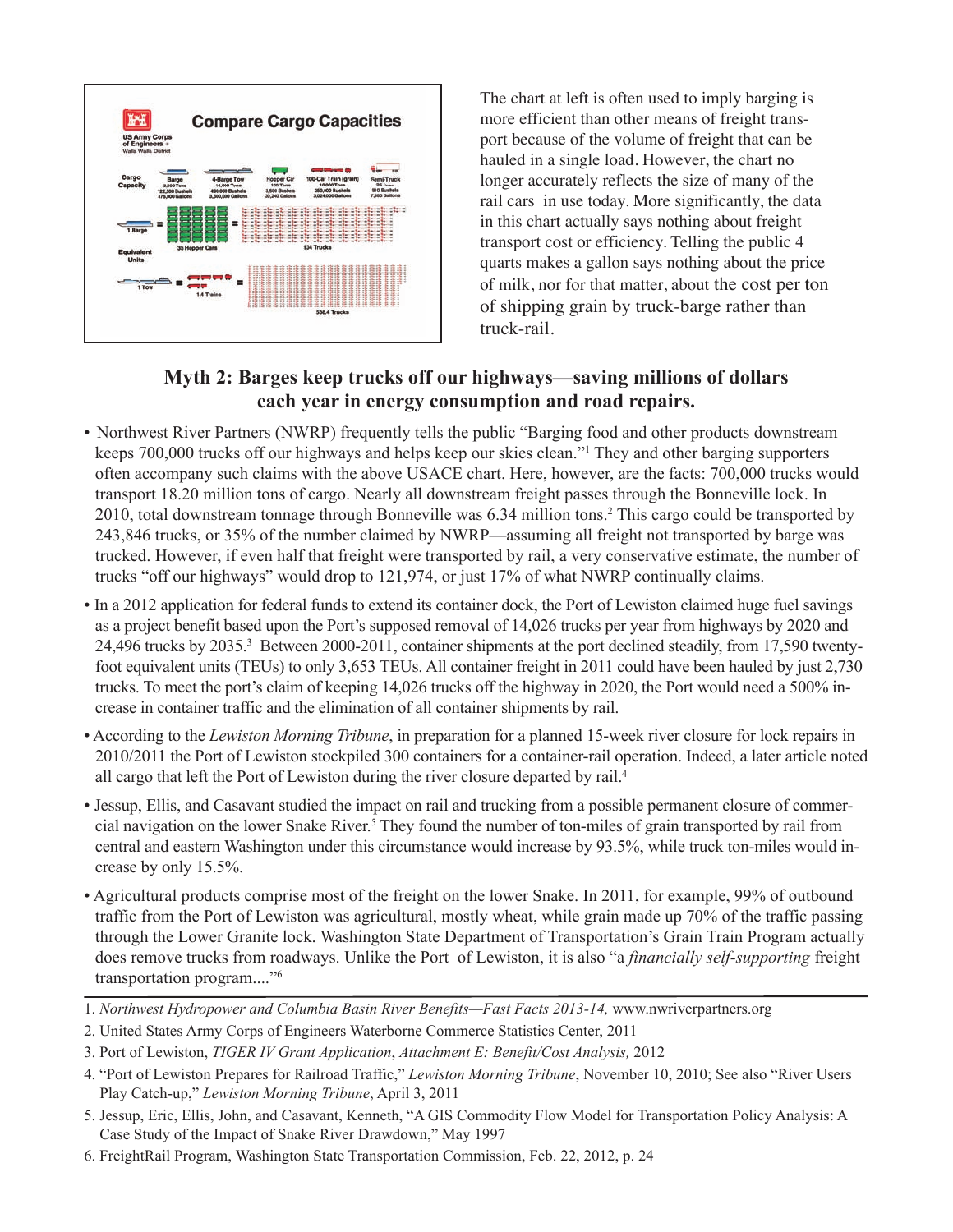#### **Myth #3: Barge transport is friendly to the environment.**

- Because fuels vary in composition across modes of transport, researchers often use BTUs (British Thermal Units) rather than ton-miles/gallon as the most accurate way to compare energy use. BTUs per ton-mile (BTU/tm) decreased across all transport modes from 1970 to 2008: truck by -11.55%, barge by -23.30%, and rail by -55.86%. Consequently rail has emerged as the most fuel-efficient mode at 305 BTU/tm, followed by barge at 418 BTU/tm and truck at 552 BTU/tm.1
- Casavant and Simmons completed an extensive study of the impacts on energy use and fuel emissions of the 15 week closure of Snake River navigation in 2010/2011 due to lock repairs. They found energy use per ton transported during this period decreased by 4.77% due to the heavy use of rail "which consumes less energy per ton-mile than barge and truck."2
- As noted in Myth #1, most freight transport in the region involves either truck-barge or truck-rail. When Ball and Casavant used *regional* energy coefficients rather than national averages in their study of energy and emissions impacts of a possible complete closure of commercial navigation on the lower Snake, they found truck-rail had a 24% advantage over truck-barge with respect to energy use. When transporting wheat from eastern Washington, shipping by barge used 368 BTU/ton-mile, while rail used 278. The increased energy savings associated with closing commercial navigation on the lower Snake River would result in a 2.08% *decrease* in fuel emissions.3
- The Port of Whitman estimates average annual savings to farmers of \$4,942,551 in wheat transportation costs from eastern Washington and parts of Idaho when the McCoy Unit Train Loader near Oakesdale, Washington, comes on line in 2013. Two farmer cooperatives with combined membership of 1390 growers are building the McCoy Loader for \$17 million and plan to ship 16.4 million bushels of their own wheat annally through this facility with an additional 4 million bushels expected from other cooperatives. The Washington Department of Transportation (WDOT) projects annual savings of \$3,530,000 in road damage from this same project. The Port and WDOT also note this shift from truck-barge to truck-rail will save  $1,732$  metric tons of  $CO<sub>2</sub>$  emissions each year.<sup>4</sup>

|       | <b>Comparing Freight Modes Per Ton-Mile</b> (Grier, 2002) |          |              |                 |       |
|-------|-----------------------------------------------------------|----------|--------------|-----------------|-------|
|       | Cost                                                      | Fuel Use | Hydrocarbons | CO <sub>2</sub> | NOx   |
|       | Cents                                                     | gallons  | lbs.         | lbs             | lbs   |
| Barge | .97                                                       | .002     | 0.09         | 20              | .53   |
| Rail  | 2.53                                                      | .005     | 0.46         | 0.64            | 1.83  |
| Truck | 535                                                       | 017      | 0.63         | 190             | 10 17 |

Chart used by the Port of Lewiston to support its claim of project benefits and "environmental sustainability" in its 2012 TIGER IV application for federal funding for a container dock extension.

- Despite the availability of sound regional research data, lower Snake barging supporters continue making false claims regarding fuel efficiency and air pollution. For example, in its recent TIGER IV grant application the Port of Lewiston claimed air pollution benefits based on 30-year-old data indicating barge fuel efficiency was more than 2.5 times greater than rail and 8.5 times greater than truck.<sup>5</sup> This data (see above chart), from a 1980 study done for the America Waterway Operators, Inc.,<sup>6</sup> was extracted from a 2002 article by an Army Corps of Engineers staff member.7 Even the questionable TTI data the port used in their grant application to argue fuel savings (Myth #1) used a barge/truck fuel ratio of 3.7/1, not 8.5/1. The port compounds this emissions misinformation by falsely assuming any freight not hauled by barge would be hauled by truck and by failing to acknowledge barge transport is actually truck-barge transport.
- 1. *Transportation Energy Data Book*, U.S. Department of Energy, Edition 29
- 2. Casavant, Ken, and Simmons, Sara "Economic and Environmental Impacts of the Columbia-Snake River Extended Lock Outage," Freight Policy Transportation Institute, Washington State University March 2012.
- 3. Ball, Trent and Casavant, Ken, *Impacts of a Snake River Drawdown on Energy and Emissions Based on Regional Energy Coefficients*, Transportation Northwest, Final Report TNW2001-06
- 4. Port of Whitman, "*P & L Shortline Rehabilitation Project, Tiger 5 Discretionary Grant*," 2013
- 5. Port of Lewiston, "TIGER IV Discretionary Grant Application, Dock Extension Project," 2012
- *6. Eastman, S. E., "*Fuel Efficiency in Freight Transportation," *American Waterways Operators, Inc*. 1980

<sup>7.</sup> Grier, David, "Measuring the Service Levels of Inland Waterways: Alternative Approaches for Budget Decision Making," *TR News*, Transportation Research Board, July-August 2002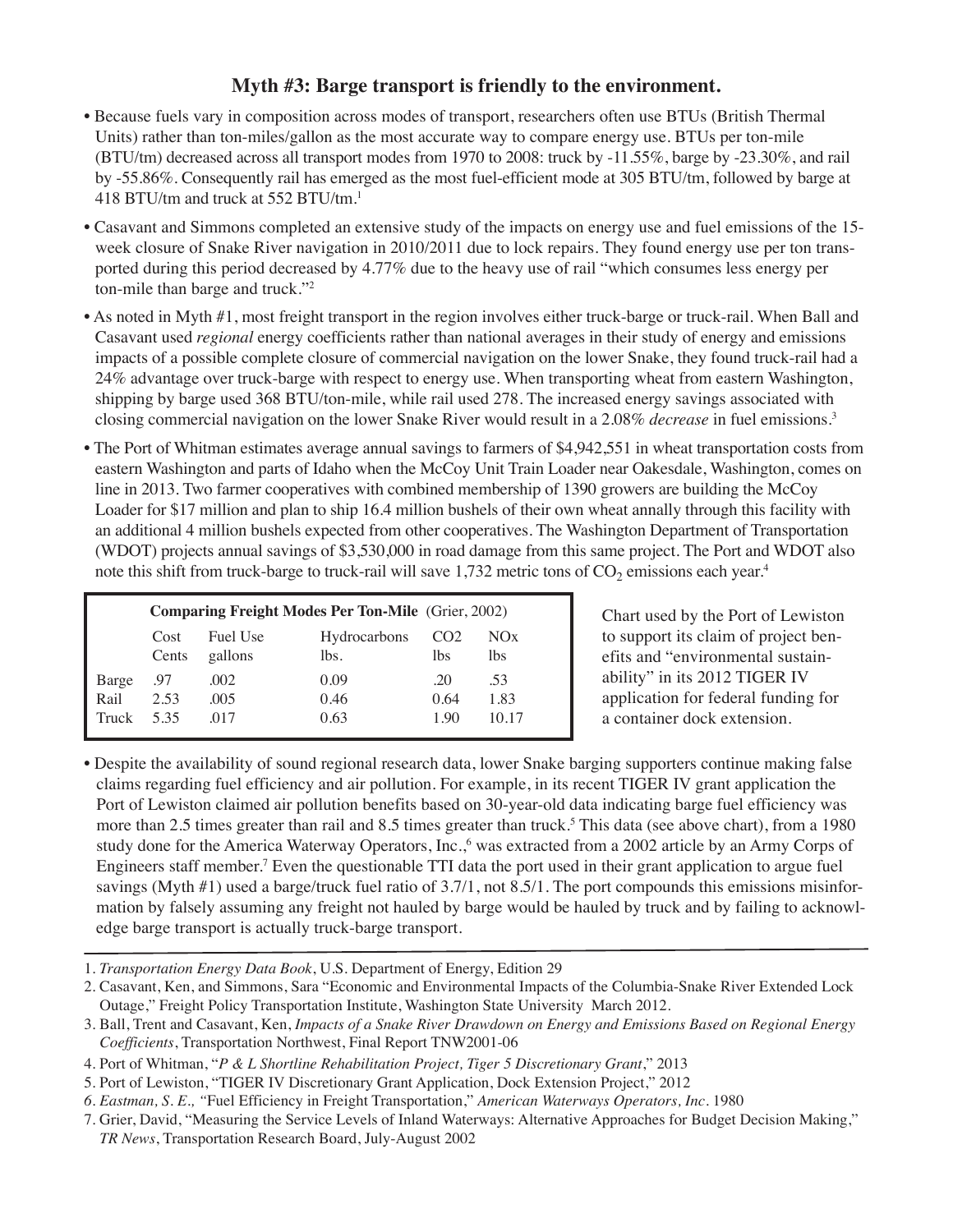*Once the thriving centerpiece of 19th- and early 20th-century logistics... the river barge business has become a ward of government largesse. Washington picks up more of the cost of riverborne shipping than any other type of logistics enterprise in the U. S. except, perhaps, resupplying the International Space Station.* 

Christopher Helman, *Forbes Magazine* April 15, 2013

#### **Myth #4: Barging is the cheapest way to move freight.**

Misinformation about barge fuel efficiency buttresses the most egregious of waterborne commerce myths—that barging is the cheapest way to move freight and saves millions in shipping costs. This statement is not true even when American taxpayers pay approximately 90% of the bill. River freight transportation epitomizes corporate welfare, and the lower Snake River is a giant subsidy slough.

- Nationwide, the Army Corps spends approximately \$800 million a year on operations and maintenance of river channels, locks and dams. Barge operators pay a 20 cents/gallon fuel tax into the Inland Waterways Trust Fund, which in 2012 brought in \$80 million. The Congressional Research Service reported that from 2000-2008 fuel taxes on the ColumbiaSnake paid for only 6% of the operation and maintenance costs of this waterway.<sup>1</sup> Both Bush and Obama administrations' attempts to raise the fuel tax on barge transport or add a waterway user fee met stiff resistance from the barging industry and congressional members it supports. Barging companies argue that any increase in their costs will render them uncompetitive with other transport modes.
- Over the past 6 years the Corps spent \$16 million preparing a Lower Granite Reservoir sediment management plan primarily to maintain a 14-foot deep navigation channel through the Snake/Clearwater confluence to the Port of Lewiston. In April 2013, a Corps spokesman told a news reporter that plan implementation would cost an additional \$39 million.2 Thus the Corps proposes to spend at least \$55 million on perpetual dredging and other sediment-related projects primarily to keep open a port whose freight shipments over the past 12 years have declined by more than 50%. At 2011 shipping levels, taxpayers subsidize each barge leaving Lewiston's port by at least \$16,000 for dredging alone. Based on Corps' data, the annualized cost for dredging the confluence and up the Clearwater to the POL over the next 20 years will be \$3.1 million per year without inflation, or \$4 million per year with a 2% inflation factor.<sup>3</sup> This cost does not include the \$16 million already spent on sediment management planning, related Corps' administrative and indirect costs, or additional costs of dealing with the predicted increases in sediment load due to the ongoing rapid expansion of forest fire activity in watersheds that feed the confluence.<sup>4</sup>
- In the last 8 years taxpayers spent at least \$267 million on Columbia-Snake River System maintenance, including on the lower Snake. This does not include the \$188 million spent dredging the lower Columbia to keep Portland area ports viable, without which commercial navigation on the lower Snake would likely cease. The Army Corps recently went to bid on the first phase of a project to shore up jetties at the mouth of the Columbia with a projected cost of \$257 million after spending \$28 million a decade ago on a temporary fix. According to a Corps spokesperson, the \$257 million is "the first step in a larger process." A second round of repairs is expected to run total jetty repair costs to \$500 million.<sup>5</sup> According to the Government Accounting Office, the Corps has a welldeserved reputation for *under*estimating project costs.6
- As noted earlier, by far the majority of freight transported on the lower Snake is grain. Nearly 1400 growers, some of whom farm within 20 miles of the Port of Lewiston, apparently believe shipping by truck-rail is cheaper than shipping by truck-barge and have placed a \$17 million bet they are right with their investment in the McCoy Unit Train Loader. This private investment alone accentuates the fallacy of believing barging is the cheapest way to move freight.

<sup>1.</sup> Congressional Research Service, *Inland Waterways: Recent Proposals and Issues for Congress*, May 3, 2013

<sup>2.</sup> Kunz, Aaron, "U.S. Army Corp of Engineers Prepares Snake River Dredging Plans," National Public Radio, April 8, 2013

<sup>3.</sup> Laughy, Linwood, "The Lower Snake River Programmatic Sediment Management Plan: More Taxpayer Subsides for the Port of Lewiston," January 2013; see also "Sediment and Subsidies: An Update," May, 2013

<sup>4.</sup> U.S. Army Corps of Engineers, *Lower Snake River Programmatic Sediment Management Plan*, 2012

<sup>5.</sup> Olson, Erik, "Corps set to begin first stages of Columbia River jetty revamp, *The Daily News Online*, April 29, 2013

<sup>6.</sup> U.S. General Accounting Office, *Corps of Engineers: Observations on Planning and Project Management Processes for the Civil Works Program*, March 16, 2006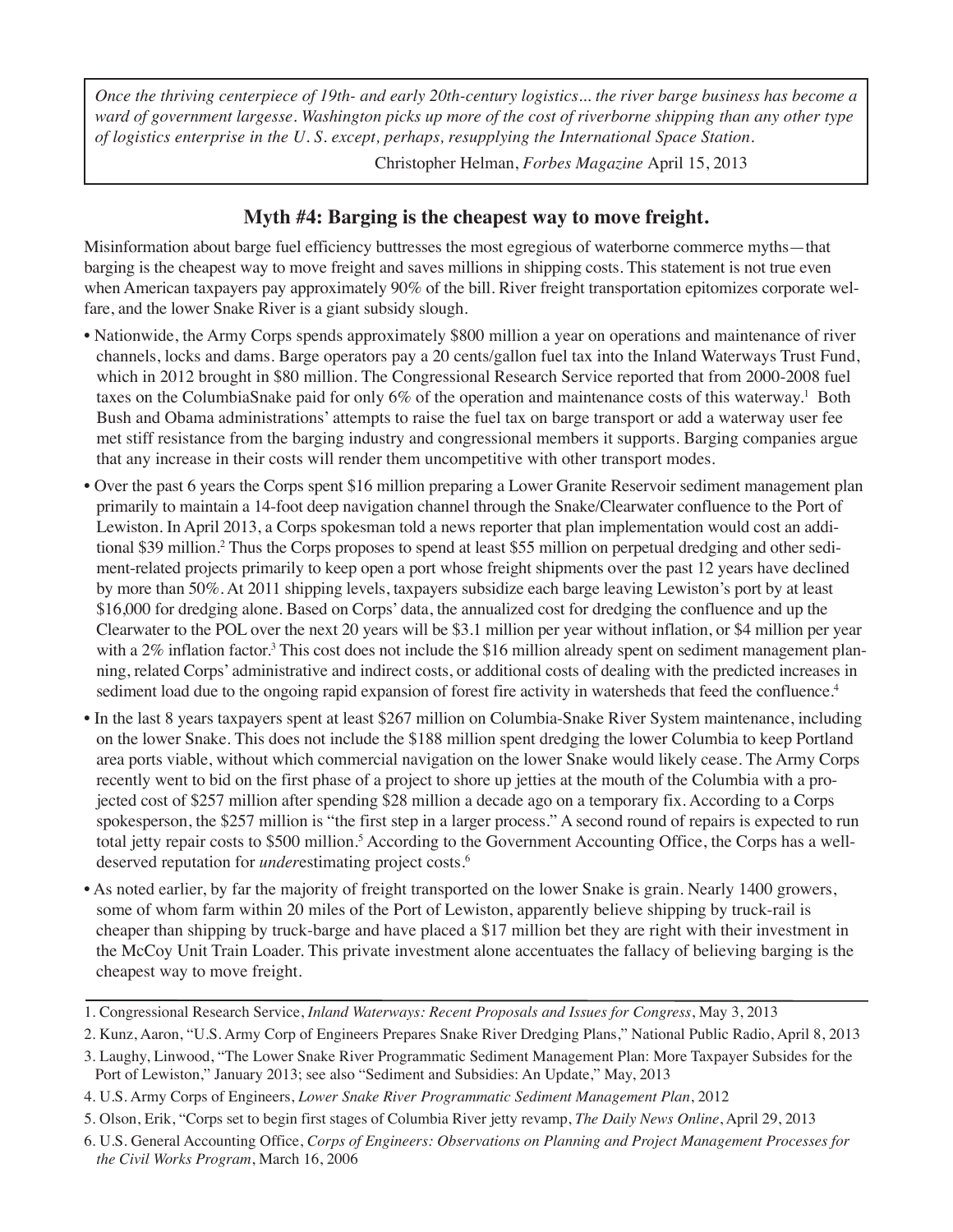

## **Myth #5: Barging is a vital part of the regional economy.**

Fifty years ago, boosters of the Lower Snake River Project promised economic prosperity to the residents of Lewiston, Idaho, and Clarkston, Washington with the arrival of slackwater navigation. Today local residents are still subsidizing port operations, freight transport by barge has declined dramatically since the turn of the century, and federal subsidies for river system maintenance and operations keep rising.

- As noted in the above-left graph, from 2000 through 2011 freight tonnage on the lower Snake River declined by 59%. At the Lower Granite lock, pulp and paper declined by 90%, wood products by 52%, and grains by 40%.1 Much of this decline occurred prior to the 2008 recession.
- Over the past 12 years bulk and container freight transport from the Port of Lewiston declined by 60%. As noted in the above-right graph, between 2000 and 2012 total container shipments declined by 77%. Port of Lewiston shipping reports for 2007-2012 show a decline in paper shipments of 81%, containerized grain by 95%, and lumber by 100%. Between 2000-2011 bulk wheat shipments declined 45%.2
- Most containers shipped upstream on the lower Snake are empty. At the Port of Lewiston, for example, during the 8-year period (2004-2012) for which data is available from the U.S. Waterborne Commerce Data Center, 84% of containers received were empty. The removal of 1 aberrant year from the data set changes this percent to 94.5%. *All* containers arriving at the POL in 2011 and 2012 were empty.3
- After more than 40 years of operation the Port of Lewiston continues to require subsidies from local taxpayers. Lewiston's port district has collected \$4.5 million over the past ten years in local tax subsidies. As a government entity the port also currently receives over \$100,000 a year in state sales tax revenues. The port's budget also indicates the port pays no property taxes on its 246 acres of prime waterfront and commercial property.4
- The Lewiston Port District is comprised of all of Nez Perce County. The Idaho Department of Labor lists Nez Perce County's 12 largest employers in its June 2013 Work Force Trends report.<sup>5</sup> Only one employer on the list ships goods by barge, and that manufacturer transports the vast majority of its product by truck and rail. The port employs 7 of the 18,810 people in Nez Perce County's current labor force.
- Unemployment in Nez Perce County ranged from only 2.8%-4.5% for 5 of the last 11 years, between 4.5%-5.5% two of those years, and remained below 7% during the great recession. The health of the economy in Nez Perce County appears unrelated to the 50%-60% decline in barge freight shipments from the Port of Lewiston over that same time period.

4. Port of Lewiston, 2013 Budget at www.portoflewiston.com

<sup>1.</sup> U.S. Army Corps of Engineers, Waterborne Commerce of the United States Data Center, 2011

<sup>2.</sup> Port of Lewiston Shipping Reports, at www.portoflewiston.com

<sup>3.</sup> Waterborne Commerce Data Center, U.S. Army Corps of Engineers, 2011

<sup>5.</sup> Idaho Department of Labor, "Nez Perce County Workforce Trends," June, 2013